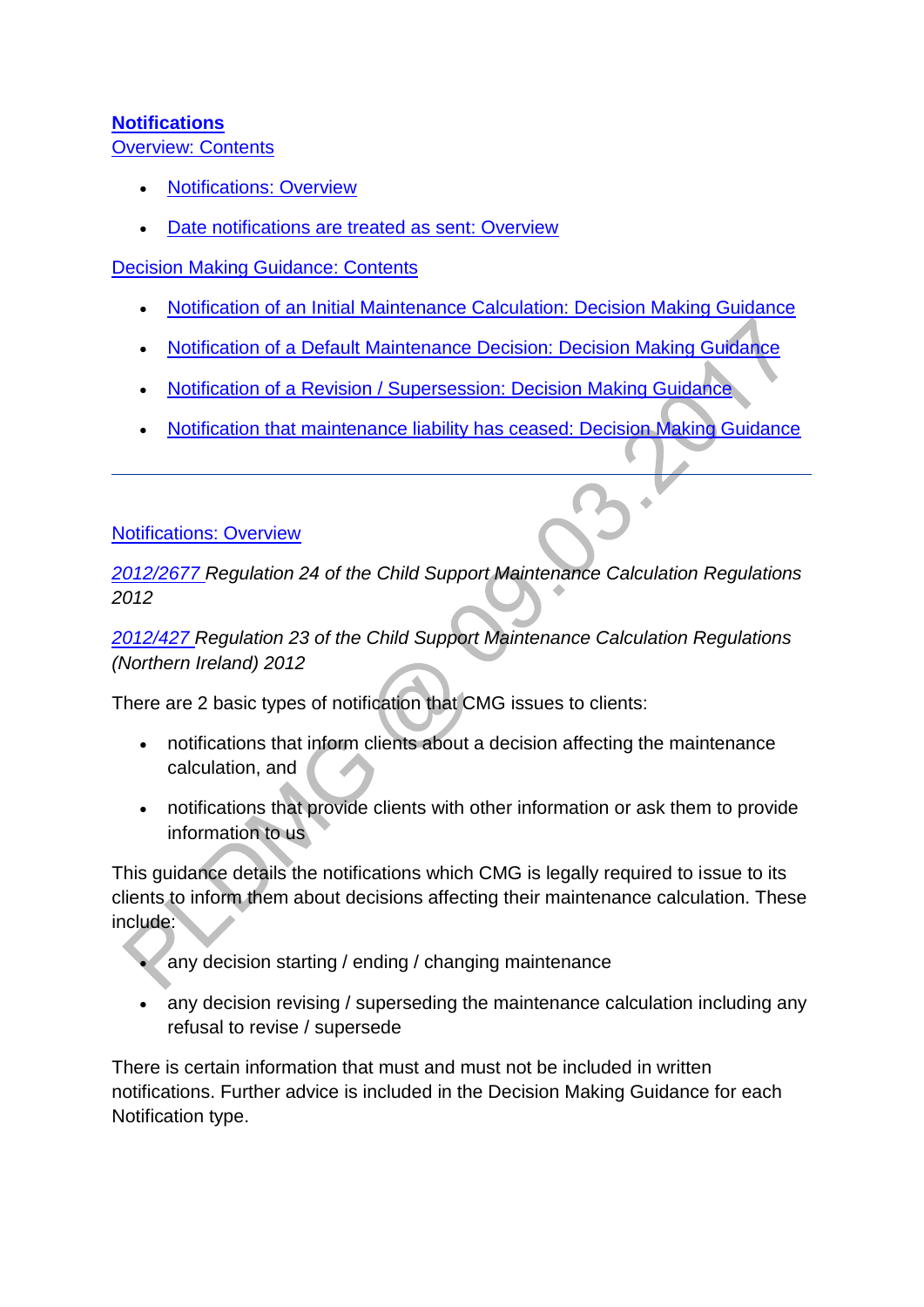NOTE: when a maintenance application is received, written notice of the application must be sent to the non-resident parent. Refer to the guidance on Applications for further advice about this type of notification.

#### **Date notifications are treated as sent**

*[2012/2677 R](http://www.legislation.gov.uk/uksi/2012/2677)egulation 7(2) of the Child Support Maintenance Calculation Regulations 2012*

*[2012/427](http://www.legislation.gov.uk/nisr/2012/427/contents/made) Regulation 6(2) of the Child Support Maintenance Calculation Regulations (Northern Ireland) 2012*

All notifications issued by CMG are treated as sent on the second day following the day they are posted, with no allowance for bank holidays or weekends.

Example:

A notification is posted on Monday 9 January 2012. It will be treated as sent on Wednesday 11 January 2012.

[Notification of an](http://np-cmg-sharepoint.link2.gpn.gov.uk/sites/policy-law-and-decision-making-guidance/Pages/Notifications/Notifications.aspx)

**[Initial Maintenance Calculation: Decision Making Guidance](http://np-cmg-sharepoint.link2.gpn.gov.uk/sites/policy-law-and-decision-making-guidance/Pages/Notifications/Notifications.aspx)** 

*[2012/2677 R](http://www.legislation.gov.uk/uksi/2012/2677)egulations 24 & 25 of the Child Support Maintenance Calculation Regulations 2012* 

*[2012/427](http://www.legislation.gov.uk/nisr/2012/427/contents/made) Regulation 23 & 24 of the Child Support Maintenance Calculation Regulations (Northern Ireland) 2012*

A notification must be issued when CMG makes the first maintenance calculation on an individual case. The notification will be issued automatically when the calculation decision is completed on the computer system.

# **Information that must be included**

*[2012/2677 R](http://www.legislation.gov.uk/uksi/2012/2677)egulation 24(2) & 25(1) of the Child Support Maintenance Calculation Regulations 2012*

*[2012/427](http://www.legislation.gov.uk/nisr/2012/427/contents/made) Regulation 23(2) & 24(1) of the Child Support Maintenance Calculations Regulations (Northern Ireland) 2012*

CMG has a legal duty to include the following information in the notification of an initial maintenance calculation:

 details of any revision, supersession and / or appeal rights relating to the decision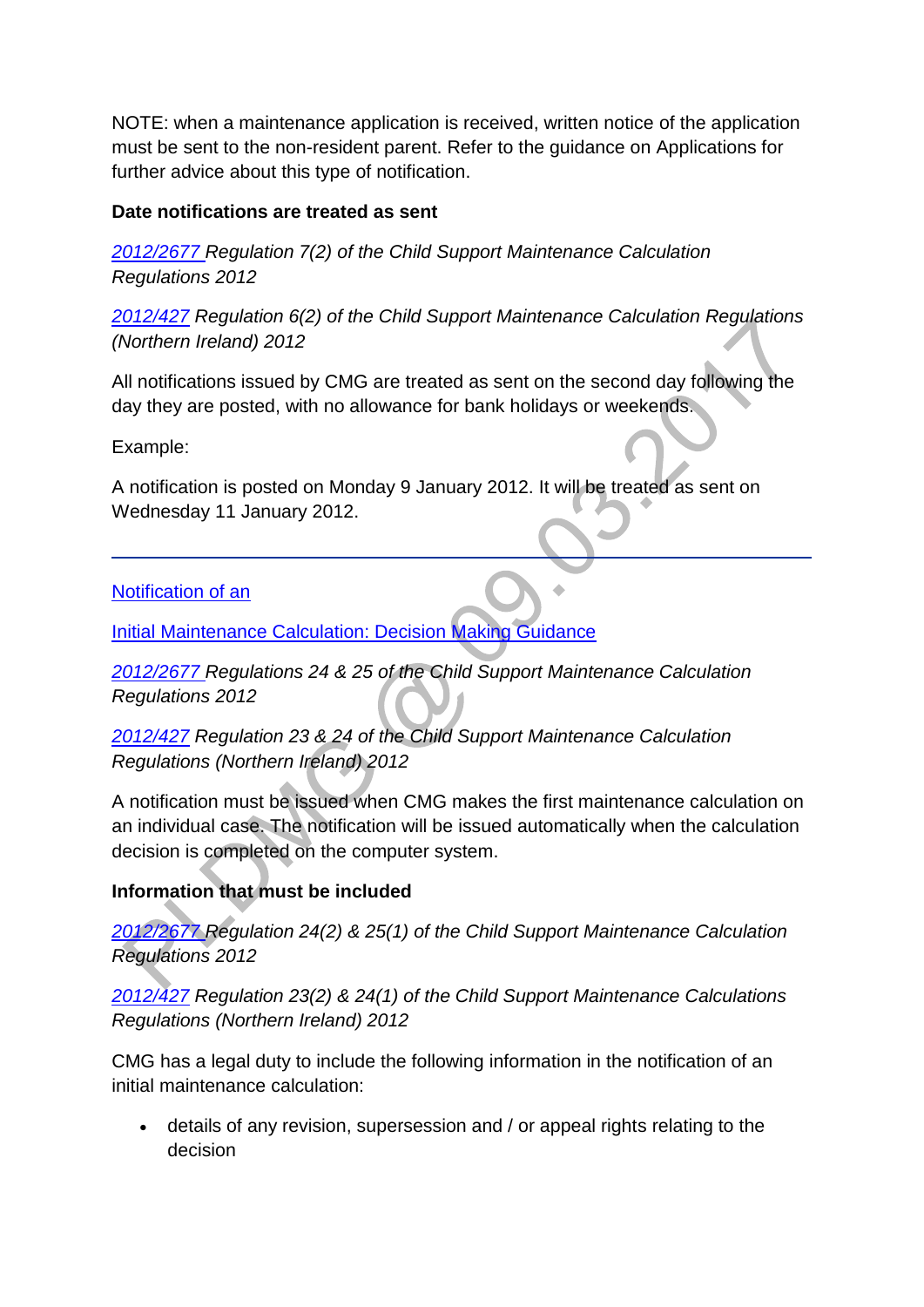- the effective date of the decision
- details of the gross weekly income used in the calculation and whether this is based on historic, current, or estimated current income
- the number of qualifying children
- the number of relevant other children
- the weekly amount of child maintenance
- the amount of any adjustment for a variation (increasing / decreasing liability)
- details of any adjustment due to shared care, apportionment (in multiple PWC cases), or maintenance payments made for another child
- details of any other decreases to the calculation and reasons for them, for example care for the qualifying child provided by a local authority / nonresident parent liable to maintain a child under a family-based arrangement or child abroad

NOTE: non-resident parents on current income calculations have a legal duty to report any increase in income of 25% or more. Similarly a non-resident parent on a nil rate liability has a legal duty to report if their income increases to £7 or more. However, these duties only become effective when the non-resident parent is told they apply. Therefore the requirement to report increases in income of 25% or more or of £7 or more should be included in any notification informing a non-resident parent of their maintenance calculation.

# **Information that CMG is not legally required to provide**

The following information is not required by law, but is included to assist the client:

- details of the tax year of any HMRC data used in the calculation
- details of the type of changes that the client is required to report
- what a 25% change in income looks like for the non-resident parent
- an explanation of the decision

#### **Information that must not be included**

*[2012/2677 R](http://www.legislation.gov.uk/uksi/2012/2677)egulation 25(3) of the Child Support Maintenance Calculation Regulations 2012*

*[2012/427](http://www.legislation.gov.uk/nisr/2012/427/contents/made) Regulation 24(3) of the Child Support Maintenance Calculation Regulations (Northern Ireland) 2012*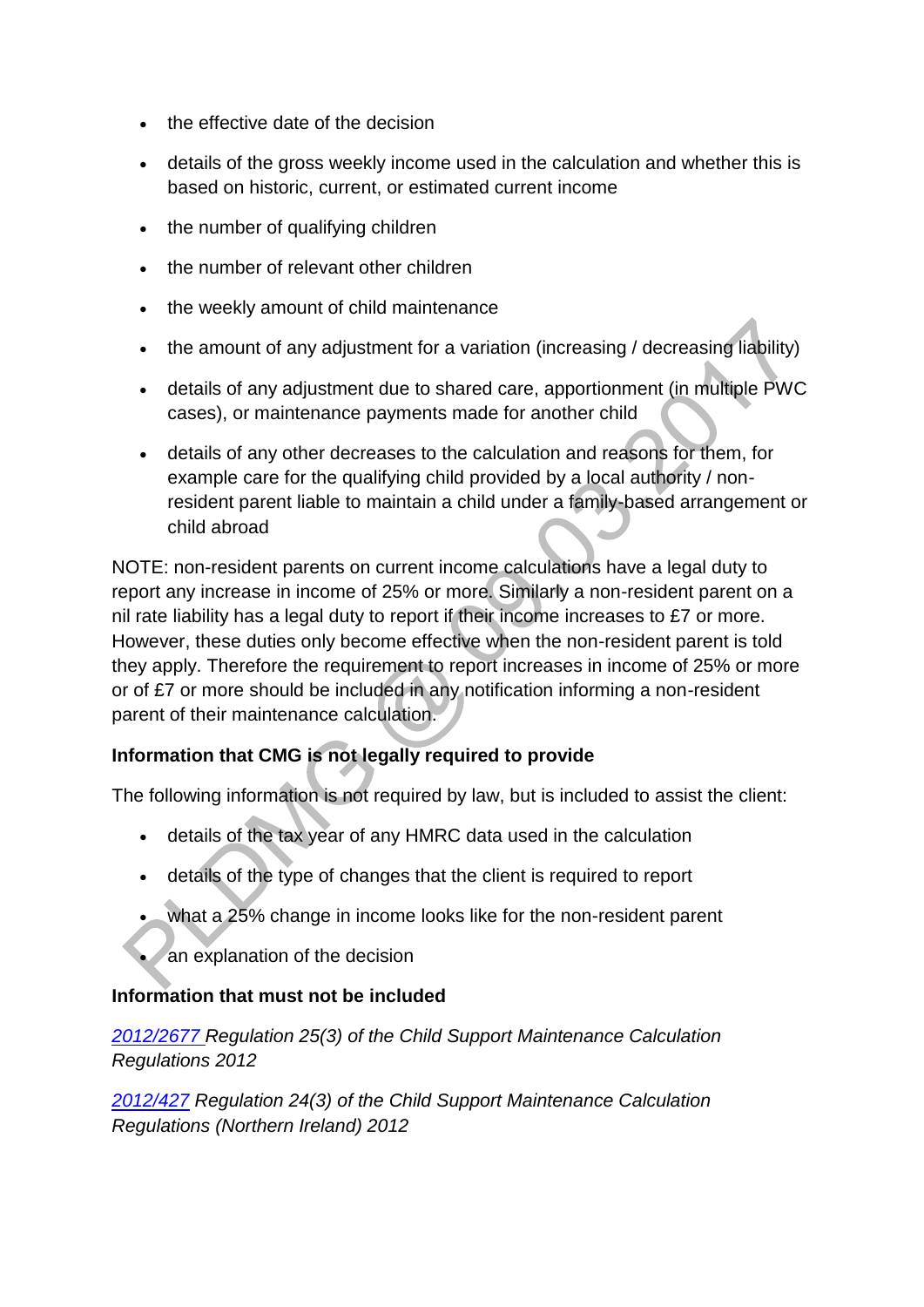The following information should not be included without express permission from the party it relates to:

- the address of any person other then the intended recipient
- any other information that could lead to a person other than the intended recipient being located
- any other information that could lead to a person other than the qualifying child or a party to the application being identified

[Notification of a Default Maintenance Decision: Decision Making Guidance](http://np-cmg-sharepoint.link2.gpn.gov.uk/sites/policy-law-and-decision-making-guidance/Pages/Notifications/Notifications.aspx)

### **Information that must be included**

*[2012/2677 R](http://www.legislation.gov.uk/uksi/2012/2677)egulation 24(2) & 25(2) of the Chid Support Maintenance Calculation Regulations 2012*

*[2012/427](http://www.legislation.gov.uk/nisr/2012/427/contents/made) Regulation 23(2) & 24(2) of the Child Support Maintenance Calculation Regulations (Northern Ireland) 2012*

The CMG has a legal duty to include the following information:

- details of any revision, supersession and / or appeal rights relating to the decision
- the effective date of the decision
- the default rate applied
- the number of qualifying children
- details of any adjustment due to apportionment (in multiple PWC cases)
- details of the information required for a maintenance calculation decision to be made

# **Information that CMG is not legally required to provide**

The following information is not required by law, but is included to assist the client:

an explanation of the decision.

#### **Information that must not be included**

*[2012/2677 R](http://www.legislation.gov.uk/uksi/2012/2677)egulation 25(3) of the Child Support Maintenance Calculation Regulations 2012*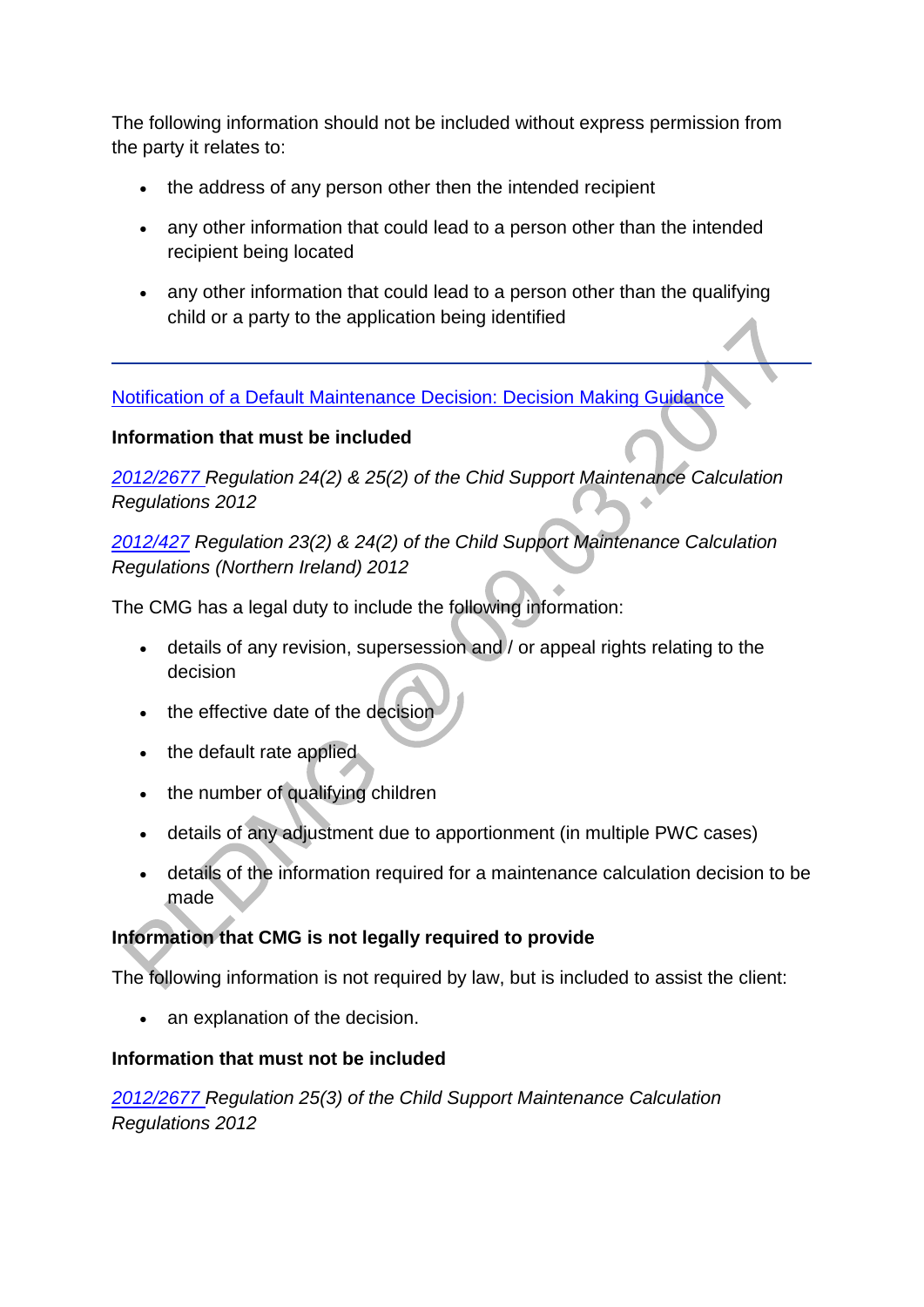### *[2012/427](http://www.legislation.gov.uk/nisr/2012/427/contents/made) Regulation 24(3) of the Child Support Maintenance Calculations Regulations (Northern Ireland) 2012*

The following information should not be included without express permission from the party it relates to:

- the address of any person other then the intended recipient
- any other information that could lead to a person other than the intended recipient being located
- any other information that could lead to a person other than the qualifying child or a party to the application being identified

[Notification of a Revision/ Supersession: Decision Making Guidance](http://np-cmg-sharepoint.link2.gpn.gov.uk/sites/policy-law-and-decision-making-guidance/Pages/Notifications/Notifications.aspx) 

*[2012/2677 R](http://www.legislation.gov.uk/uksi/2012/2677)egulation 26 of the Child Support Maintenance Calculations Regulations 2012*

*[2012/427](http://www.legislation.gov.uk/nisr/2012/427/contents/made) Regulation 25 of the Child Support Maintenance Calculation Regulations (Northern Ireland) 2012*

Notifications must be issued when:

- the maintenance calculation has changed due to a change of circumstances (supersession), or a successful dispute against the original decision (revision); (NOTE: this will also apply to applications for Variations, which are applications for revision / supersession if made after the maintenance calculation is in force)
- CMG has decided to refuse a request for supersession / revision. In these circumstances, the maintenance calculation will not be altered, but the clients need to know the outcome of their request

These notifications will be issued automatically when the relevant decision is completed on the computer system.

Notification that a maintenance calculation has changed

#### **Information that must be included**

*[2012/2677 R](http://www.legislation.gov.uk/uksi/2012/2677)egulations 24(2) & 25(1) of the Child Support Maintenance Calculation Regulations 2012*

*[2012/427](http://www.legislation.gov.uk/nisr/2012/427/contents/made) Regulation 23(2) & 24(1) of the Child Support Maintenance Calculations Regulations (Northern Ireland) 2012*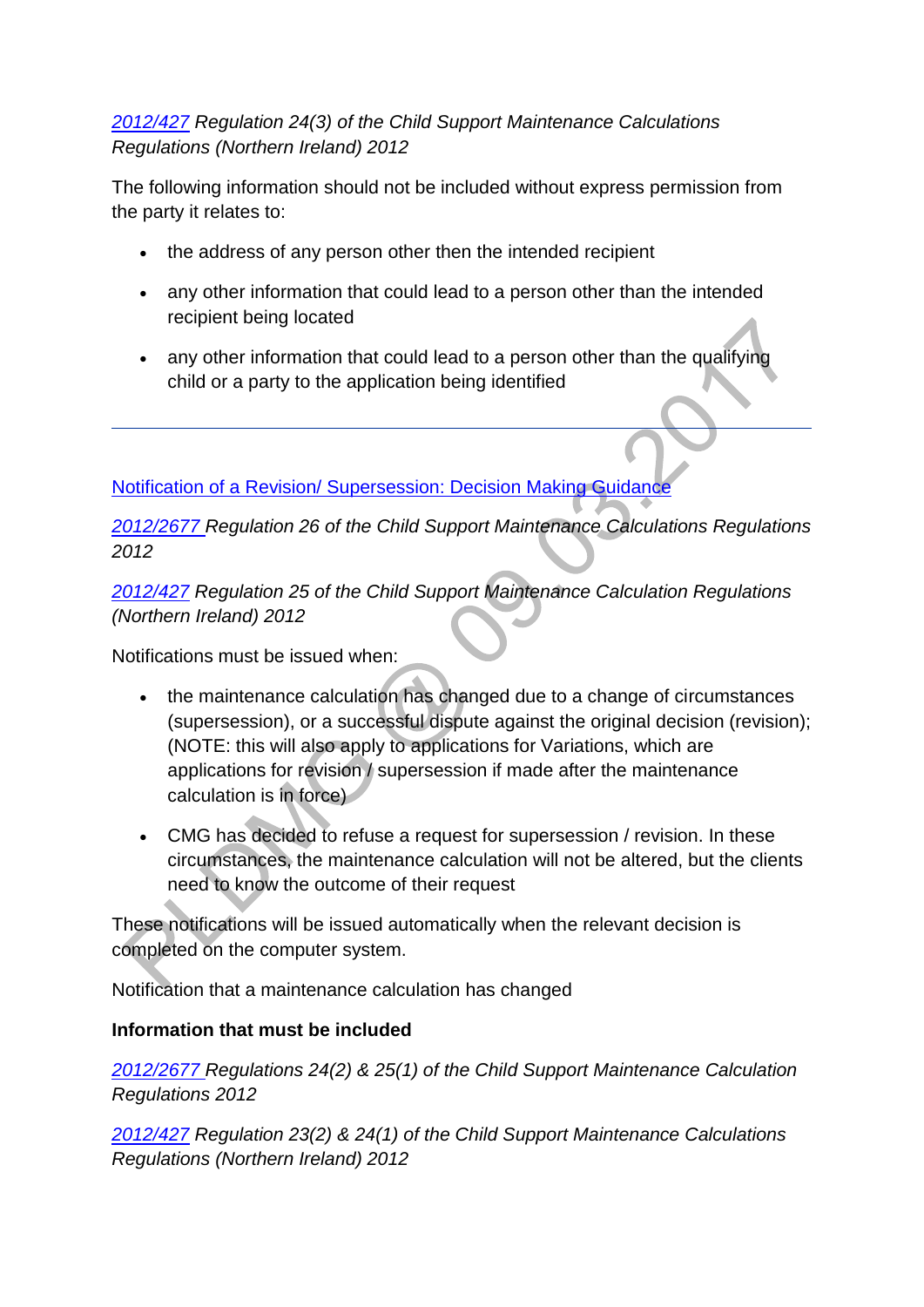The CMG has a legal duty to include the following information:

- details of any revision, supersession and / or appeal rights relating to the decision
- the effective date of the decision
- details of the gross weekly income used in the calculation and whether this is based on historic; current; or estimated current income
- the number of qualifying children
- the number of relevant other children
- the weekly amount of child maintenance
- the amount of any adjustment for a variation (increasing / decreasing liability)
- details of any adjustment due to shared care, apportionment (in multiple PWC cases), or maintenance payments made for another child
- details of any other decreases to the calculation and reasons for them, for example care for the qualifying child provided by a local authority / nonresident parent liable to maintain a child under a family-based arrangement or child abroad

NOTE: non-resident parents on current income calculations have a legal duty to report an increase in income of 25% or more. Similarly a non-resident parent on a nil rate liability has a legal duty to report if their income increases to £7 or more. However, this duty only becomes effective when the non-resident parent is told it applies. Therefore the requirement to report increases in income of 25% or more or of £7 or more should be included in any notification informing a non-resident parent of their maintenance calculation.

# **Information that CMG is not legally required to provide**

The following information is not required by law but is included to assist the client:

- details of the tax year of any HMRC data used in the calculation
- details of the type of changes that the client is required to report
- what a 25% change in income looks like for the non-resident parent
- an explanation of the decision and what the client should do if they disagree with it

Notification that a Revision / Supersession has been refused